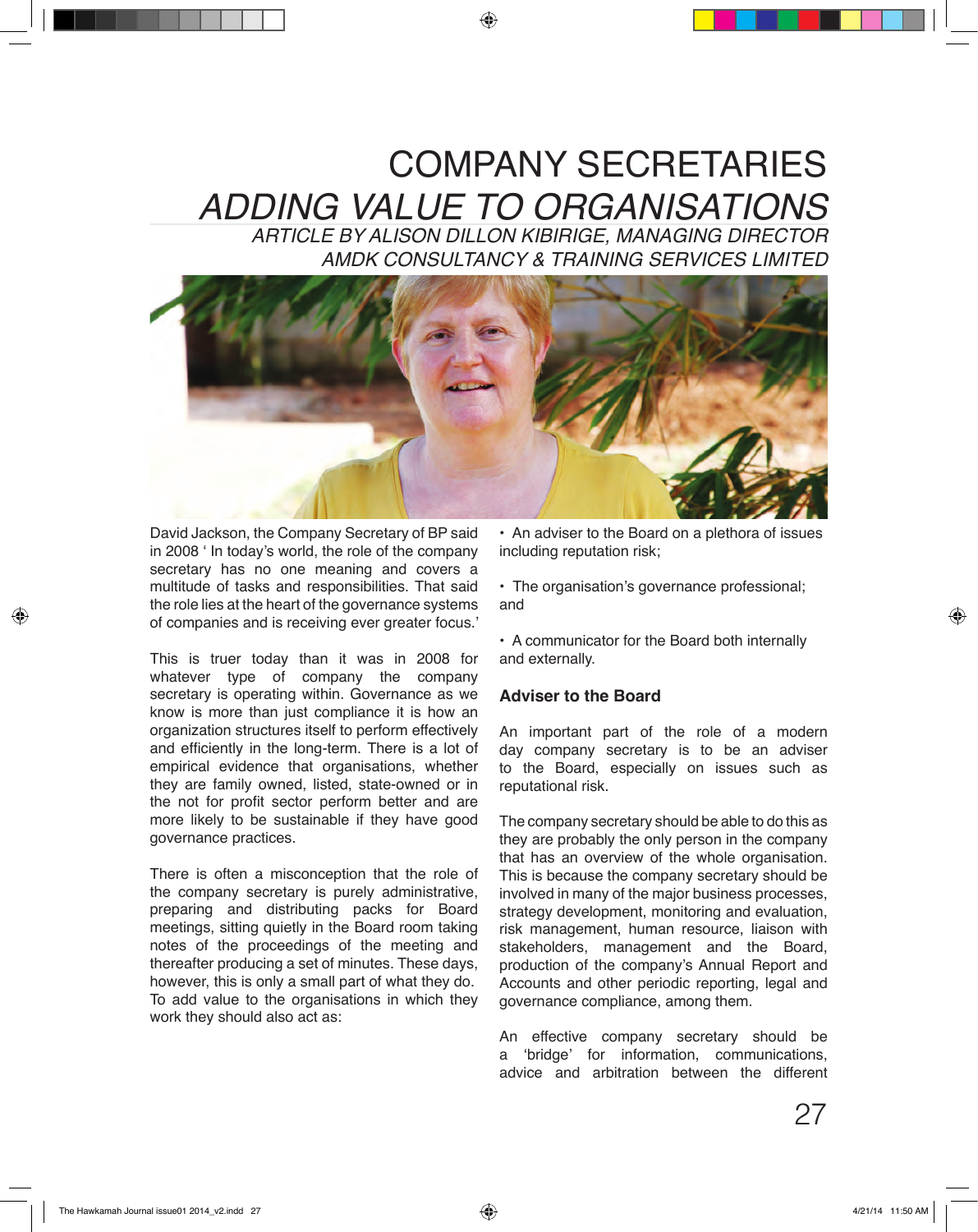governance parties, both within and externally to the organisation. These include the company's owners, its stakeholders, the Board, the Management Team and individual members of the Board and Management Team. This allows the Company Secretary to provide advice to the Board on all aspects relevant to the decisionmaking process including reputational risk.

The company secretary is often termed the 'conscience of the company' as they are required to protect the reputation of the company, some would claim its most valuable asset. They do this through acting with integrity and independence ensuring that both the Board and the company comply with not just the 'letter' but also the 'spirit' of the law, the company's values and promises and the company's license to operate.

When the role of the company secretary is combined with that of another, for example the Head of Legal, it is argued that this compromises the independence of the company secretary as they are answering to management as well as to the company.

Best practice to protect the independence of the company secretary and allow them to give unpalatable advice from management's point of view to the Board is to have the appointment and any removal confirmed by the Board as a whole. Often the company secretary will also have a reporting line into the Chairman. 1

A recent study in the UK criticized many company secretaries for not being 'commercially minded' or aware. This they saw as being an important feature of the job especially when advising the Board. To be commercially aware, an individual must understand the business they are in, and be able to advise the Board so that they can make good practical decisions. To be commercially aware a company secretary should therefore make sure they:

1. Understand how their company makes money and creates value

2. Understand what their company needs, now and in the future, so that it continues to make money and create value

3. Have a thorough understanding of their organisation's competitive advantage

4. Keep up to date with the industry/sector in which their organization operates.

#### **Governance Professional**

It is recognized best practice that to carry out their duties effectively as the governance professional a company secretary should hold a senior position in an organisation not a clerical one, be commercially minded and be appointed and removed by the Board.

Being in a senior position will enable the company secretary to provide essential practical support to the Chairman and other members of the Board, both as a group and individually, before, during and between Board Meetings. In addition to meeting management, the Secretary should also be responsible for ensuring that:

1. Good Board Practices are put in place. These include ensuring that:

 a. The roles and authorities of all governance parties are clearly defined and that the parties are aware of them and their rights, powers and liabilities

 b. The board is well structured and has the appropriate composition and skills

 c. There is an annual evaluation of the Board, any Board Committees and the individual members of the Board which results in an action plan, key performance indicators and training for all those involved.

2. The Company is transparent in all its activities whether this is its communications internally and externally, disclosures, recruitment processes, contractual arrangements etc.

Elevating the Role of the Company Secretary – Lessons from the FTSE All Share may 2012 The All 1 Party Parliamentary Corporate Governance Group.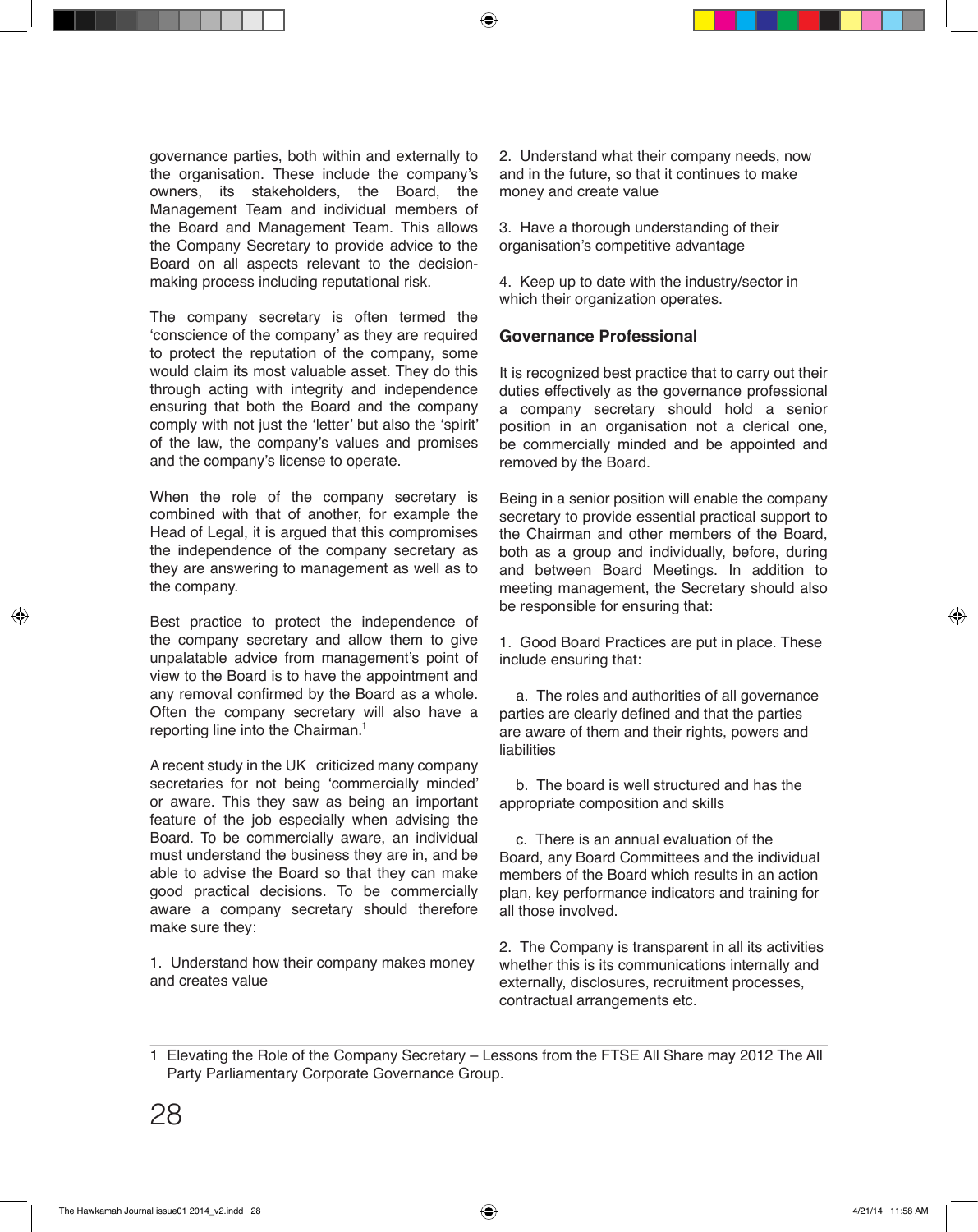3. That there is an effective control environment in place within the organisation. This could include:

 a. Establishing an independent audit committee or ensuring that audit issues are brought to the Board's attention.

 b. Assisting the board to evaluate the effectiveness of the risk management framework including internal control procedures

 c. Liaising with the internal and external auditors and helping the Board assess their performance and independence.

 d. Liaising with management to ensure that effective management information systems are established to create a flow of information to the Board for effective decision-making.

4. The company behaves as a Good Corporate Citizen. This should include:

 a. Ensuring that the company complies with the 'spirit' not just the 'letter' of all relevant laws, regulations, standards and codes, thus helping to protect the reputation of the company

 b. Helping the Board to develop an ethical culture based on shared values and a code of ethics applicable internally and also externally through the supply chain.

 c. Advising the Board on how ethical behaviour should be rewarded

 d. Assisting the Board to consider the economic, social and environmental factors for the company and how to increase the positive and lessen the negative effects of each

 e. Promoting the long-term view of value creation and sustainability

5. The company is committed to good governance. As the primary governance professional the company secretary should be very familiar with a country's corporate governance framework including its code of corporate governance. The company secretary has responsibility for advising the Board not just on the letter of the Code but also on 'spirit' of it. A commercially minded company secretary should